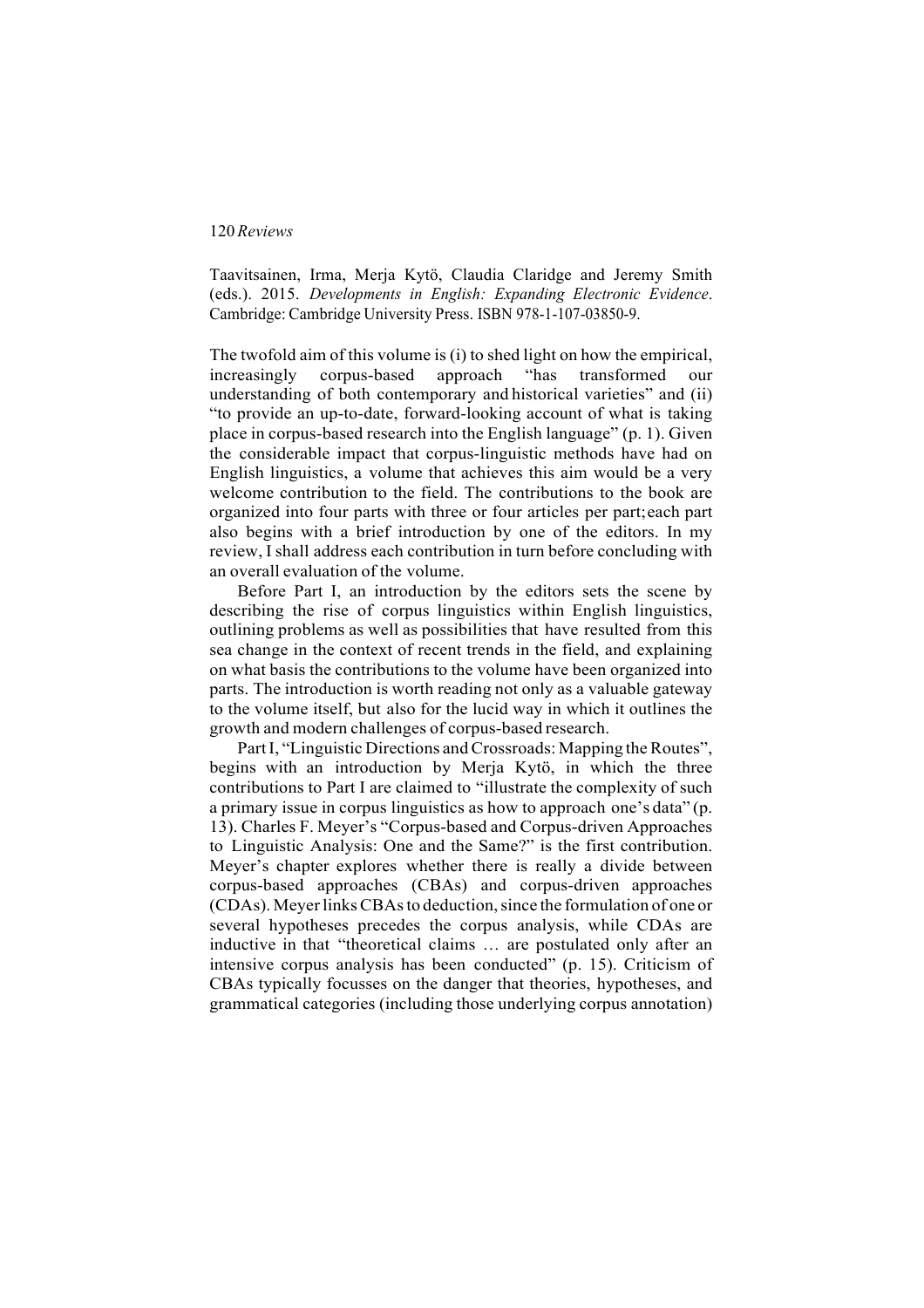which are formulated prior to the examination of the data will result in restricted and/or biassed analyses. Based on an examination of two case studies, Meyer argues that even supposedly corpus-driven analyses are likely to be based on some theoretical framework and that such a framework "need not limit or inhibit a corpus analysis" (p. 19). Meyer also devotes special attention to the annotation of corpora by means of tagging and/or parsing, a practice to which proponents of CDAs are often opposed because it is seen as forcing "the analyst into a particular paradigm of grammatical analysis" (p. 24). Meyer acknowledges that annotation is potentially problematic, especially when the tagger or parser excludes relevant linguistic tokens from retrieval, but he also notes that it is possible to ignore annotation when it is not useful. As regards both underlying theoretical frameworks and corpus annotation, Meyer's position is thus that they do not introduce bias into analyses because the analyst is free to discard or modify preexisting frameworks. Meyer concludes that CBAs and CDAs have so much in common that these terms could be abandoned in favour of a common term like *corpus approaches*, that the debate between their proponents "is partially ideological", and that it would be preferable to evaluate corpus studies "based on their individual merit" (p. 28). Meyer's point that CDAs typically also contain a theoretical framework such as word classes is valuable, and his examination of CBAs and CDAs is insightful and of clear importance to the development of the field.

Stefan Th. Gries's chapter "Quantitative Corpus Approaches to Linguistic Analysis: Seven or Eight Levels of Resolution and the Lessons They Teach Us" deals with a fundamental question in corpus linguistics, viz. what "the role of quantitative/statistical work and overall methodological sophistication" (p. 29) is in this field of scholarship. Gries's discussion results in eight "lessons" that can help scholars to improve their analyses. Some of these—e.g. Lesson 1, "[f]requencies should always be augmented by, or checked against, dispersion measures" (p. 34)—will be familiar to many researchers (which does not of course mean that they are unnecessary; frequencies are often presented without dispersion measures in linguistics). Others, such as Lesson 6, "[d]o not lump together contexts of (co-)occurrence but distinguish them and their type–token distributions and consider their dispersion/uncertainty" (p. 41), require considerable statistical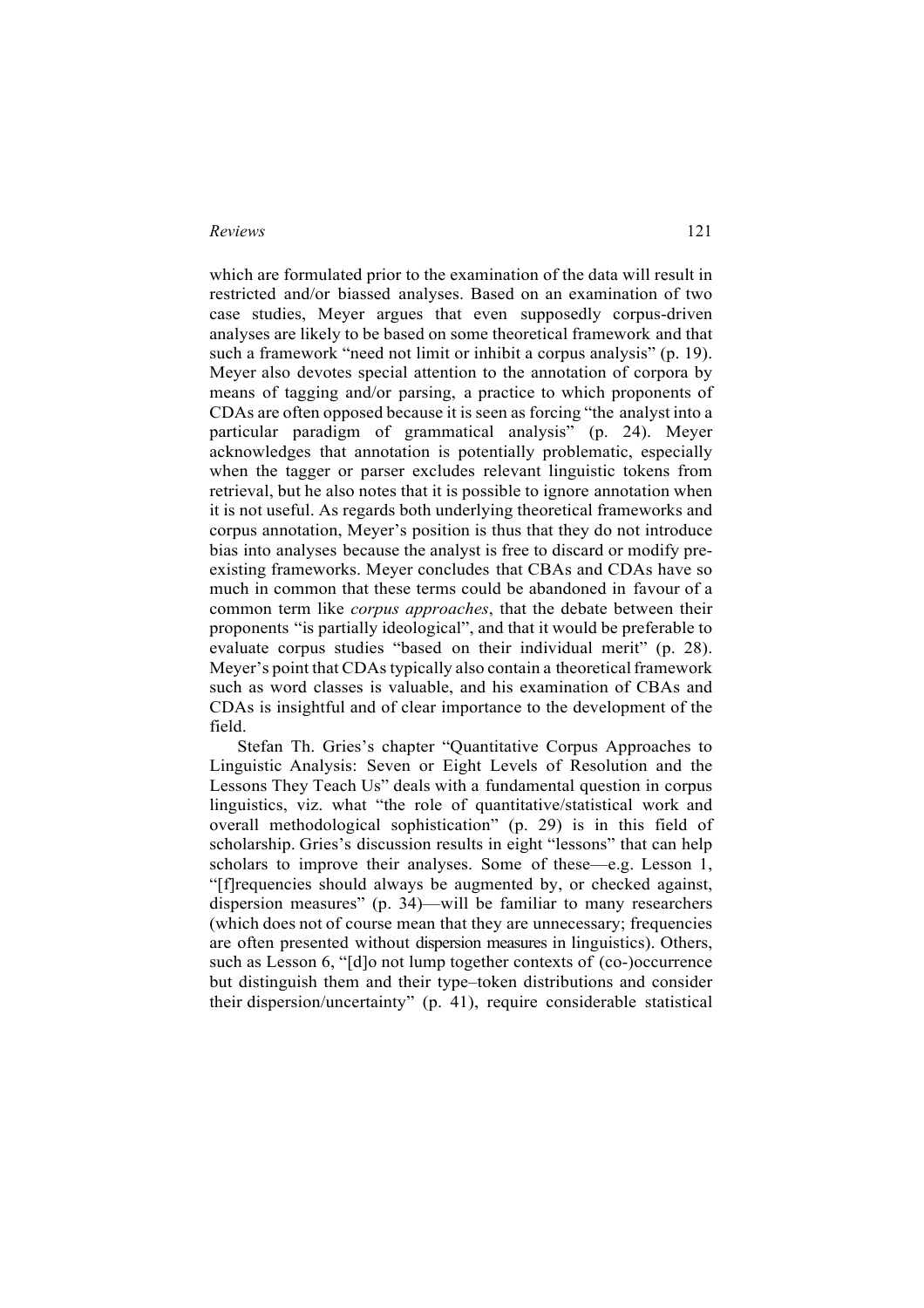sophistication on the part of the researcher; while the lesson itself looks possible to grasp, the discussion of *measures of uncertainty* and *(relative) entropy* that precedes it is more challenging. Indeed, parts of the statistical discussion in Gries's contribution remain opaque to me; to the extent that I am representative of the target group of the volume, it might have been preferable to focus on fewer "lessons" and treat those more extensively, with more background information provided. However, readers with the necessary statistical knowledge will find a wealth of very valuable suggestions for how to improve their analyses in this contribution.

As pointed out by the editors, the final contribution to Part I, "Profiling the English Verb Phrase over Time: Modal Patterns" by Bas Aarts, Sean Wallis, and Jill Bowie, differs from the two preceding chapters in being a case study rather than a discussion of methodology. The study is based on the parsed *Diachronic Corpus of Present-day Spoken English*, which includes material from the *London–Lund Corpus* (1960s and 1970s) and the British component of the *International Corpus of English*; the authors also compare their dataset with results from previous work on the *LOB*, *FLOB*, *Brown*, and *Frown* corpora. The data were extracted using the *International Corpus of English Corpus Utility Program* (*ICECUP*), which allows for powerful and precise grammatical searches. The results show that spoken BrE and written BrE appear to be more clearly distinct than written BrE and written AmE; for instance, core modals are more frequent in the spoken material. The authors also chart trajectories of individual modals relative to the overall set of modals. This method reveals some interesting differences compared with frequencies related to the number of words; for example, while "*can* appears static" in terms of its normalized frequencies, its proportion of all core modals increases in all three diachronic comparisons. As the authors point out (pp. 56–57), even such figures cannot tell us whether specific modal uses are replacing others, as modal auxiliaries are not semantically equivalent; however, the results strongly suggest, for instance, that *will* is replacing *shall*. Finally, modal patterns in the two spoken subcorpora are explored in great detail: the *ICECUP* software enables the authors to retrieve different patterns such as "modal + main verb" and "modal + subject +  $X + VP$ " automatically. This fine-grained analysis reveals a number of diachronic and synchronic patterns; for instance, the simple declarative pattern "modal  $+$  main verb" displays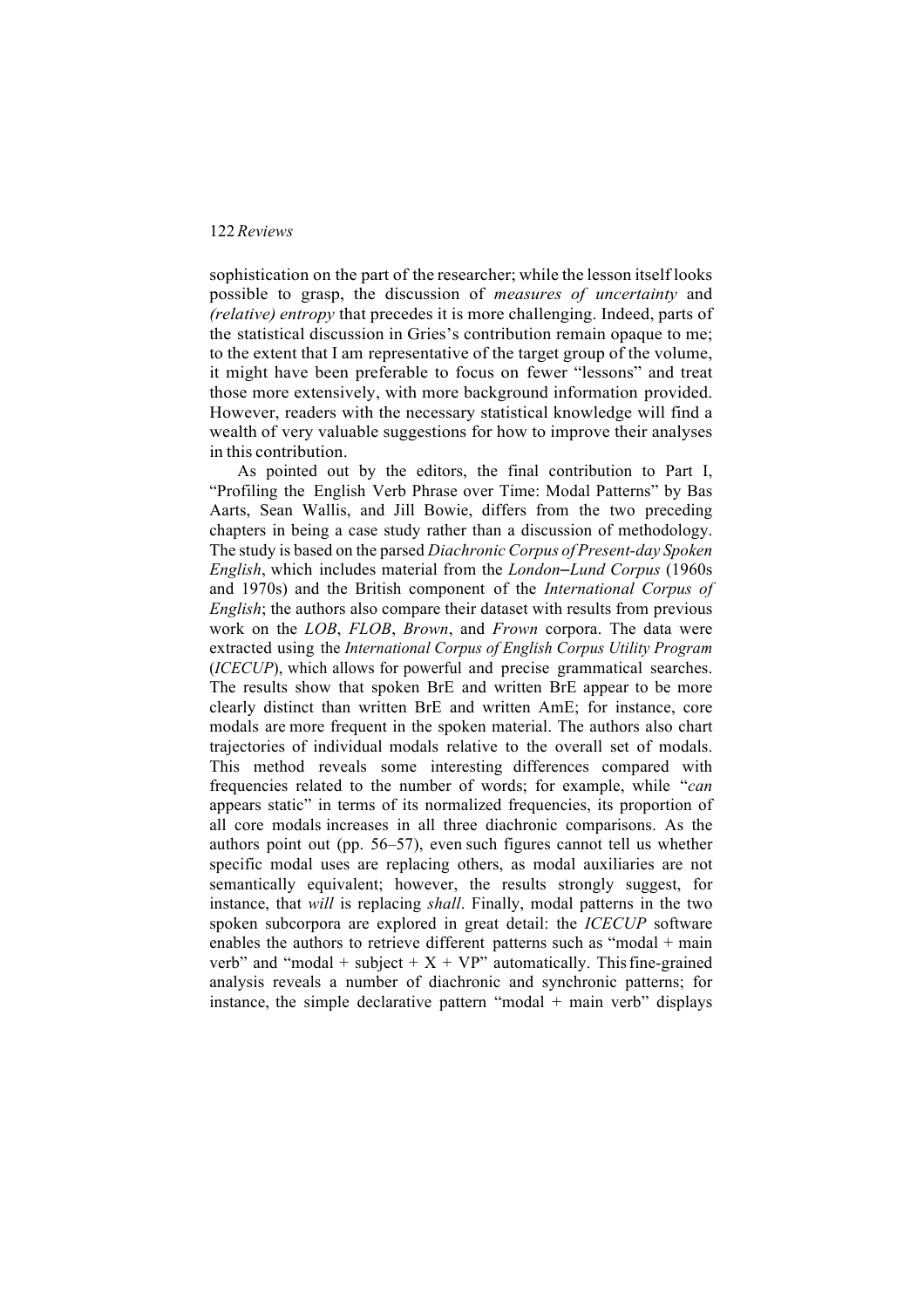the most dramatic decrease. The authors' detailed analysis is especially valuable since the object of investigation is spoken English, which may be "forecasting changes in written British English" (p. 75). The authors successfully demonstrate the value of parsed corpora—and of advanced software that can retrieve information from them—to diachronic analyses. Taken together, the three chapters in Part I make a valuable contribution to corpus-linguistic methodology.

Claudia Claridge introduces Part II, "Changing Patterns". Even though the contributions to Part II are quite diverse, they are claimed to have common denominators in that they address "shifts in semantic–pragmatic and grammatical function" and "point to the importance of language contact in the evolution of the forms under discussion" and of "paying attention to functional and stylistic varieties of the language" (p. 80). The first chapter in Part II is Minoji Akimoto's "On the Functional Change of *Desire* in Relation to *Hope* and *Wish*", which covers the period from Middle to Present-day English and is based on the *HelsinkiCorpus*,*ARCHER*,*FLOB*, and *WordbanksOnline*.The first itemunder discussion isthe parenthetical use of these verbs, as in *He will, I hope, come today*. Akimoto shows that *desire* and *wish* parentheticals "are always accompanied by *as*" and that *hope* "has developed its parenthetical function since the Early Modern English period" (p. 86). Akimoto then turns to the competition between *to*-infinitive and *that*clause constructions for these three verbs; among other things, he links the fact that no parenthetical marker with *desire* has developed to the disappearance of *that*-clause complementation with a zero subordinator with this verb (e.g. *… he desired Ø he would please to sit down and take share on't*). Akimoto also suggests that the preference for *desire* over *hope* and *wish* in *have* composite predicate constructions (e.g. *have a desire to*) is linked to the higher proportion of nominal uses of *desire* and to the French origin of that verb. Akimoto provides a careful account of the trajectories of these three verbs, richly illustrated with corpus examples. However, I would have liked to see more discussion of other competing expressions in this semantic field, as their distribution may affect all three verbs under discussion; Akimoto notes that "the functional changes of these verbs are by no means local" (p. 82) and mentions the frequency of the the verb *want* as a probable reason for the decline of *desire* + *to*-infinitive, but one wonders about other expressions as well, such as volitional *would*.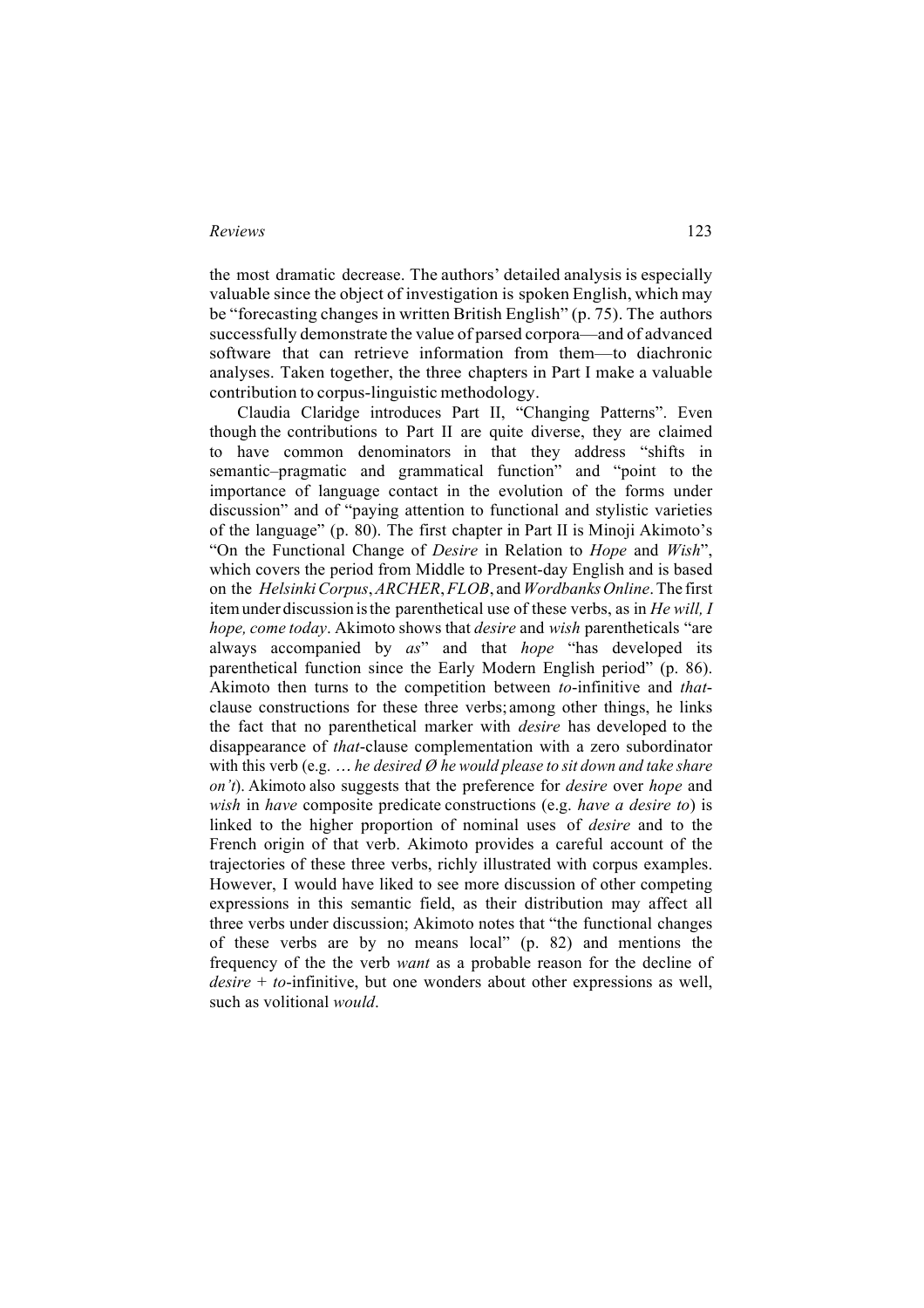In "From Medieval to Modern: On the Development of the Adverbial Connective *Considering* (*That*)", Matti Rissanen charts the development of *considering (that)* "from the Middle English borrowed verb *consider* to the grammaticalized subordinator and preposition". Rissanen makes use of the Invited Inferencing Theory of Semantic Change (IITSC), which "presupposes active roles from both speaker/writer and addressee/reader" (p. 98), and draws on several historical corpora for data. Owing to the short time span between the first occurrence of *consider* as a verb and of *considering* as a connective, Rissanen argues that the grammaticalization of the connective started in Anglo-Norman rather than Middle English, although the use of the verb *consider* may still have affected the further development of the connective. Rissanen shows that early forms of *consider* occur primarily in official texts; however, the relatively high frequency of the verb in letters is interesting in that "the cognitive aspect of discourse" in such texts may tally with the occurrence of "cognition-based connectives" (p. 107). Rissanen's trajectory of development for *consider* into a connective goes via non-personalized uses of the verb where "the individual personal subject as the 'performer of the cognitive act of considering' has disappeared or lost its significance" (p. 109). In Early Modern English, both the verb and the connective become more frequent and less restricted in terms of genre. However, *considering* then decreases in frequency during the Modern English period, which may be due to competition with other expressions such as *regarding*. Rissanen suggests that the low frequencies of the connective "in comparison with the other uses of the verb *consider* … may explain why *considering* was never completely grammaticalized" (p. 114). Rissanen's thorough discussion of the development of the connective is convincing, and the combination of IITSC and corpus linguistics seems very promising. However, a more in-depth analysis of individual corpus examples than what is provided in his chapter would arguably be a desideratum for such a combined analysis. As Rissanen notes (p. 99), theoretically speaking, studies based on IITSC require "suggestions concerning both the speaker's intended implications and the inferences created in the addressee's mind". Combining such an approach with corpus linguistics would require detailed discussion of key tokens where addressees' "inferences may result in new interpretations and innovative uses" (p.98).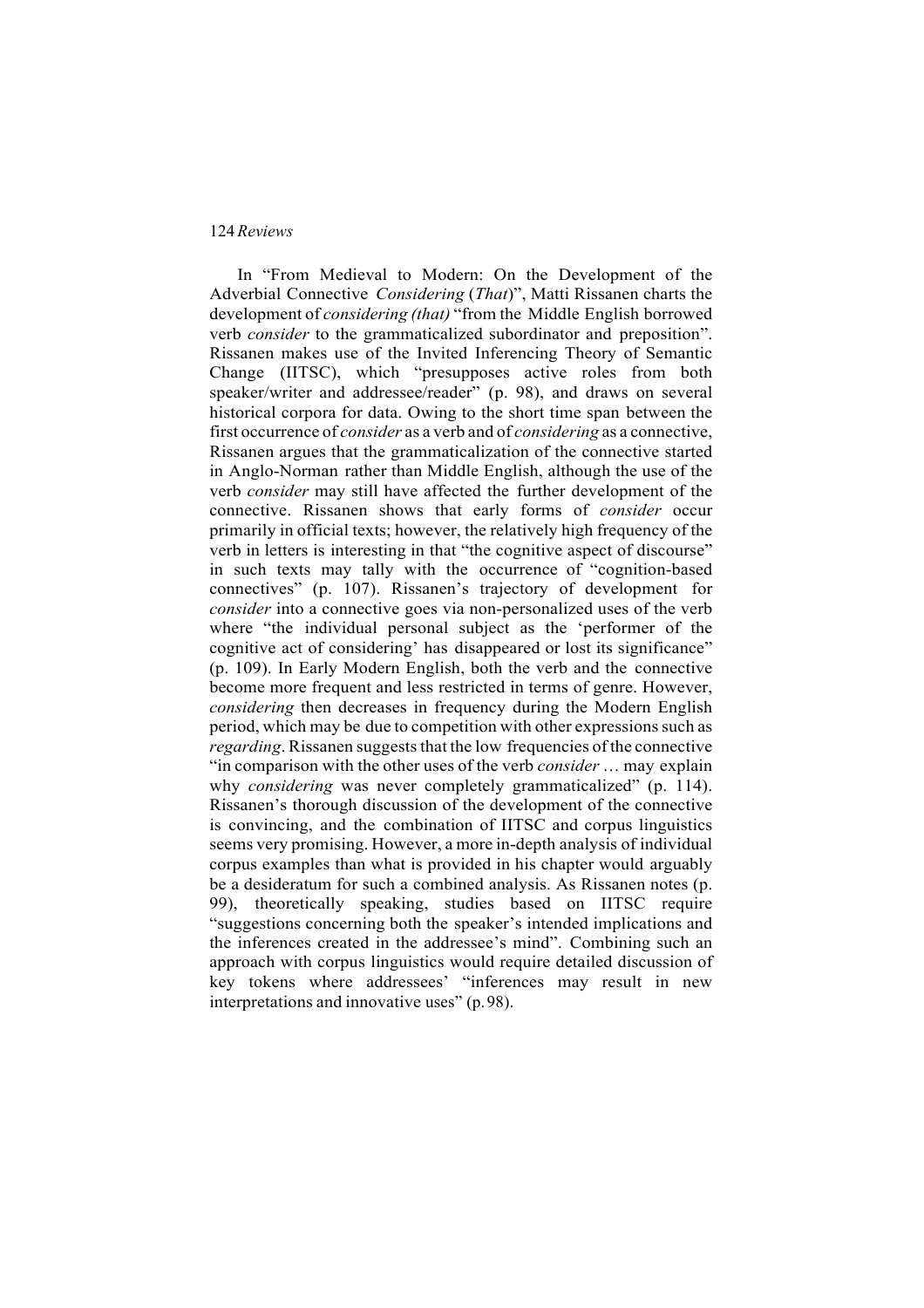Manfred Markus's chapter "Spoken Features of Interjections in English Dialect (Based on Joseph Wright's *English Dialect Dictionary*)" (*EDD*) concludes Part II. Markus argues that Wright's "overall output takes us as close to the spoken language as we can possibly get"  $(p, 117)$ in Late Modern English studies and that the use of interjections in past speech may be different from that in Present-day English. Markus starts his account with a discussion that problematizes the issue of how to define interjections. The ensuing quantitative survey of the *EDD Online* shows that the full text of the dictionary contains a little more than a thousand interjections, 737 of which are headwords marked as belonging to that word class. The most frequent initial letters of interjections in the *EDD Online* are *h*, *w*, and *s*. Markus attributes the high frequency of interjections in *h* to the articulation of /h/ as part of "strong breathing (inhaling or exhaling), which is a spontaneous reaction in emotive situations" (p. 123) and argues that this also explains why interjections in *w* are frequent: some of them begin with *wh*, which would have been pronounced with initial /hw/ in several varieties. The popularity of interjections in *s* is suggested to be due to hissing playing a role in "our basic inventory of words" (p. 124). While these explanations seem plausible, it would have been interesting to see corresponding figures for initial letters of all words in the dictionary; for instance, *s* is a common first letter of words in English in general, and the high frequency of interjections beginning with *s* might partly be attributable to that fact. A look at the first 26 interjections alphabetically indicates that "they do not adhere to any particular pattern of word formation", although "the main morphological quality of interjections may be seen in their readiness to profit from conversion and the merging of phrases and even clauses" (p. 126). However, I miss a systematic study of a random subsample of the entries rather than an alphabetical list, since interjections beginning with the same letter may constitute a biassed sample to generalize from. A division into simple primary interjections (e.g. *ay*), simple secondary interjections (e.g. *allow*), which originate in other parts of speech, and complex interjections (e.g. *adone*), which incorporate phrasal or clausal material, reveals that nearly a third of the interjections are words from other parts of speech that have got a secondary function as interjections in dialectal usage. Markus also examines the semantics and pragmatics of interjections, e.g. the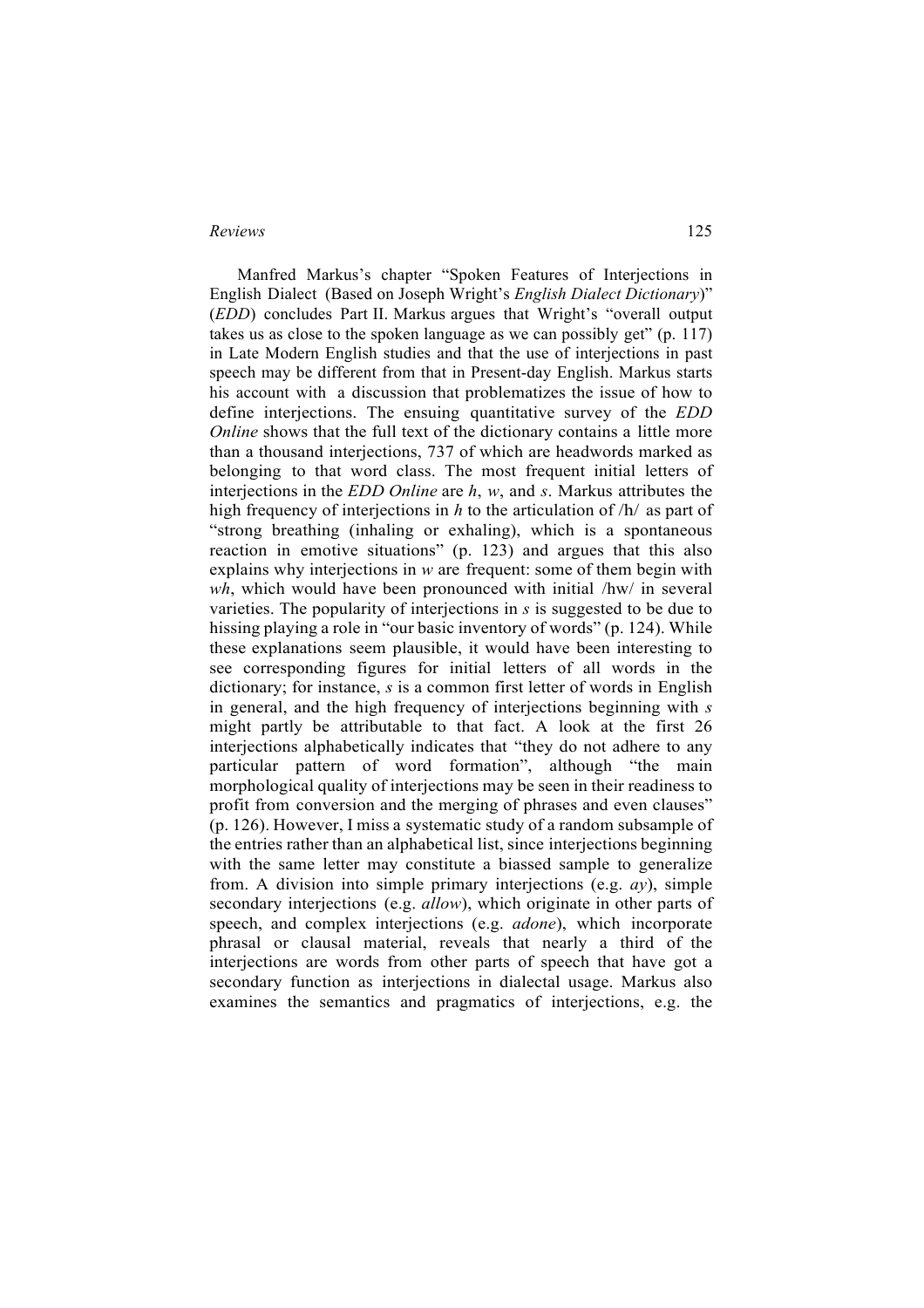overlap between interjections and exclamations and "the twofold role of interjections, expressive/emotive and appellative/phatic" (p. 131).

Part III, "Pragmatics and Discourse", is introduced by Irma Taavitsainen, who notes that these fields are "newer areas of concern for corpus linguists than morphology, syntax, or semantics" and that "[c]orpus pragmatics is in a dynamic stage of development" (p. 137). The first chapter in Part III is Laurel J. Brinton's "Interjection-based Delocutive Verbs in the History of English". Brinton thus treats "verbs" converted from interjections with the meaning 'to say or utter [interjection]'" (p. 140), e.g. *to hey*. Afterintroducing and discussing the category of delocutive verbs, Brinton introduces the Delocutive Light Verb Construction (DLVC), which "consists of a verb of saying in combination with a noun, pronoun, particle, or interjection" (p. 145), e.g. *to say hello*. DLVCs are a possible source of delocutive verbs. Brinton's survey of interjection-based delocutive verbs is based on a large number of corpora; the list of search terms was based on verbs listed as stemming from interjections in the *OED* and on previous research. While there appear to be no relevant items in Old English, Middle English evinces both delocutive verbs such as *fie* and DLVCs like *crien alas*. A number of interjections, e.g. *hush*, also begin to be used as delocutive verbs in Early ModernEnglish. Brinton notes that her corpus data seldom allowed her "to antedate the *OED* examples", which she attributes to delocutive verbs being "highly salient" and therefore "likely to catch the attention of the dictionary citation collectors" (p. 150). In Late Modern English, the number of interjection-based delocutive verbs increases dramatically, although Brinton notes that some of this increase may be due to the greater diversity and number of textual witnesses for this period. In contrast, relatively few new types arise in Present-day English. Despite the fact that DLVCs are frequent in Middle English, the period before delocutive verbs begin to expand, Brinton argues that the former are an unlikely source of the latter and that delocutive verbs arise independently either through conversion from interjections or as a back-formation from the -*ing* form, given that several delocutive verbs appear for the first time in this form. Brinton also discusses, among other things, the importance of the distinction between the actional sense 'to perform the action(s) implied by "X"' and the "saying" sense 'to say "X"' of delocutive verbs to the issue of lexicalization(only verbs that have lost the "saying" sense are argued to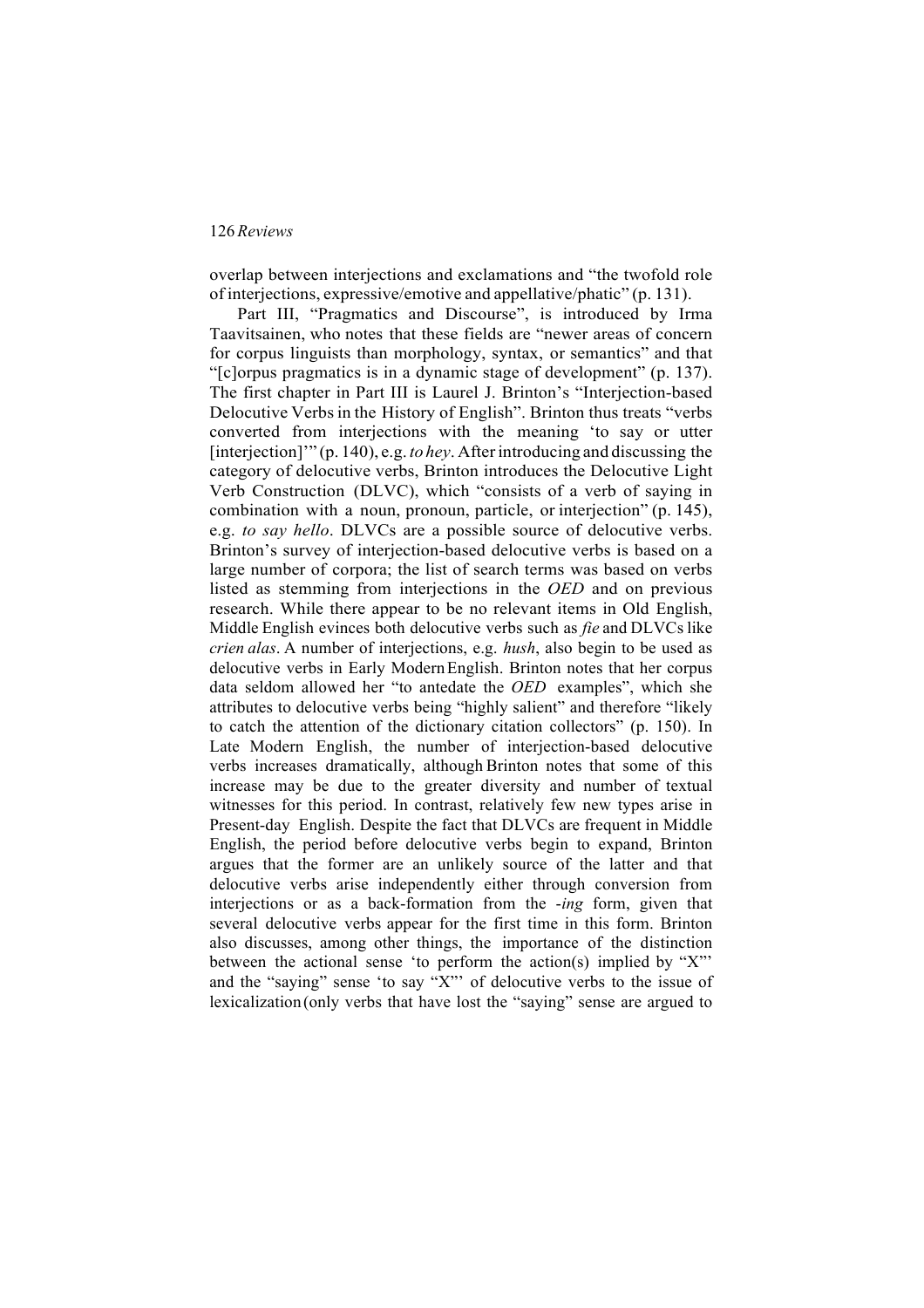be fully lexicalized). Brinton's paper is a lucid and highly readable account of a class of verbs that, although their token frequency is very low, is "represented by a wide variety of types" (p. 140).

Andreas H. Jucker's chapter "*Uh* and *Um* as Planners in the *Corpus of Historical American English*" (*COHA*) aims at investigating the usage of these two planners and comparing it with their distribution in speech. Jucker provides an initial account of speaker evaluation and awareness of planners, which also covers psycholinguistic research into why they occur. Then follows an account of the various functions planners may fulfil in speech. As *uh* and *um* have other uses in addition to their function as planners, subsets of each decade covered by *COHA* were gone through to provide estimated frequencies of the two planners in the corpus; the results indicate that the frequency of the planners rises steeply in the twentieth and early twenty-first centuries (*uh* is ahead of *um* in this development, even though *um* is virtually the only type represented before 1900), but also that they remain far more frequent in corpora of spoken English. Jucker attributes this to the negative stereotypes associated with these planners, which can only sparingly be used by authors for characterization, "presumably because of their foregrounding function and their disproportionate salience in written language" (p. 177). The most important functions of *uh* and *um* in *COHA* are hesitation and planning; the planning process may concern anything from lexical items to entire utterances, in which case planners often occur in connection with awkward or untrue utterances. Jucker's well-informed study provides an appealing mix of quantitative information and close readings of corpus examples.

Thomas Kohnen's "Religious Discourse and the History of English" concludes Part III. As Kohnen notes, "an analysis of religious discourse offers the unique possibility of tracing linguistic phenomena in one domain, covering the whole history of the English language" (p. 178). Despite this centrality, the religious domain is not well represented in historical corpora, something the *Corpus of English Religious Prose* (*COERP*) helps to rectify. Kohnen divides the discourse world of Christianity into three spheres: God addressing the Christian community, the Christian community addressing God, and members of the Christian community addressing one another. Differences and similarities among genres can be explained partly in terms of which sphere they belong to. Genres in *COERP* are grouped into spheres and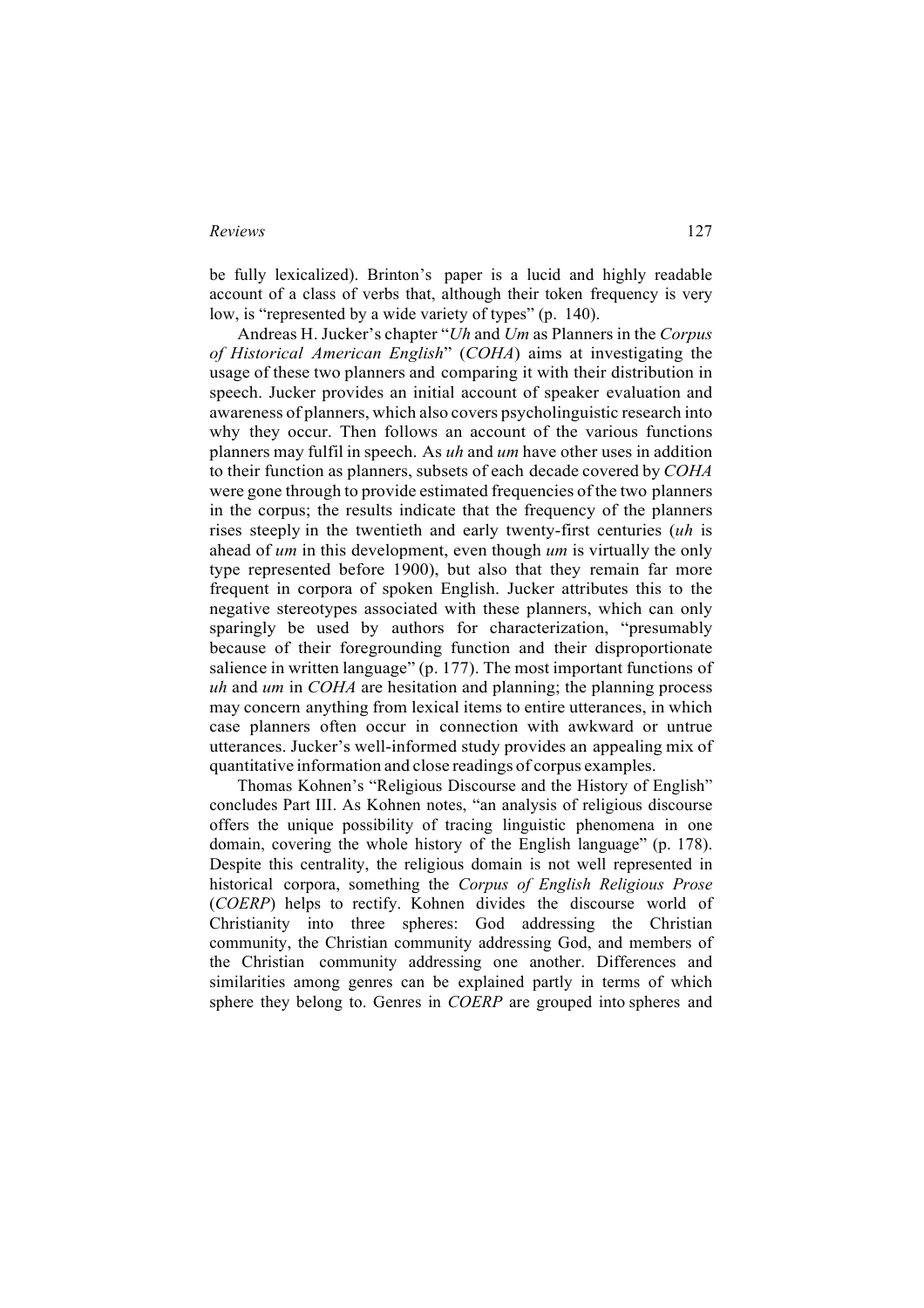classified according to whether they are core genres, which are "a central part of the religious domain and common religious practice" (e.g. sermons), minor genres, which "are used only in special institutions or by specially qualified people" (e.g. monastic rules), and associated genres, which originally existed outside the religious domain but have come to be associated with it (e.g. pamphlets) (p. 180). Kohnen's survey of existing research based on *COERP* addresses the various text functions of religious prose, interactive features such as directive speech acts, and the continuum of genres that can be established with regard to how linguistically conservative religious prose is. Kohnen then presents a new study of the associated genres of letter pamphlets and prefaces compared with the core genre of religious treatises in sixteenth- and seventeenth-century English; the study is based on parts of *COERP* and on secular treatises from the *Helsinki Corpus*. Kohnen focusses on three features: address terms (second-person pronouns and nominal address like *brother*) and stance marking (firstperson constructions such as *I think*, *I profess*, etc.) "reflect the involved nature of the genres", while third-person -*th* vs. -*s* is "diagnostic of religious texts" (p. 184). The frequency of address terms rises over time in prefaces, which Kohnen attributes to "a growing focus on the addressee" (p. 185); differences are also attested between the associated genres and the core genre of religious treatises. As regards first-person stance marking, all genres except religious treatises display marked increases in frequency, which tallies with results of previous research; the core genre thus comes across as conservative but does not seem to influence the associated genres. Finally, while religious treatises are quite advanced with regard to the incoming -*s* form early on, they do not generalize this form in the late seventeenth century, unlike the associated genres—especially letter pamphlets and secular treatises. Kohnen attributes the differences between core and associated genres to the more secular and associated/involved nature of the latter. Kohnen's convincing discussion is admirably connected to both previous linguistic research and the historical setting of the texts examined; one would, however, have liked to see raw frequencies of the features on which he focusses, given the relatively small text samples (Kohnen mentions on p. 188 that 4,640 address terms occurred in his material, but otherwise appears to report normalized frequencies and percentages only).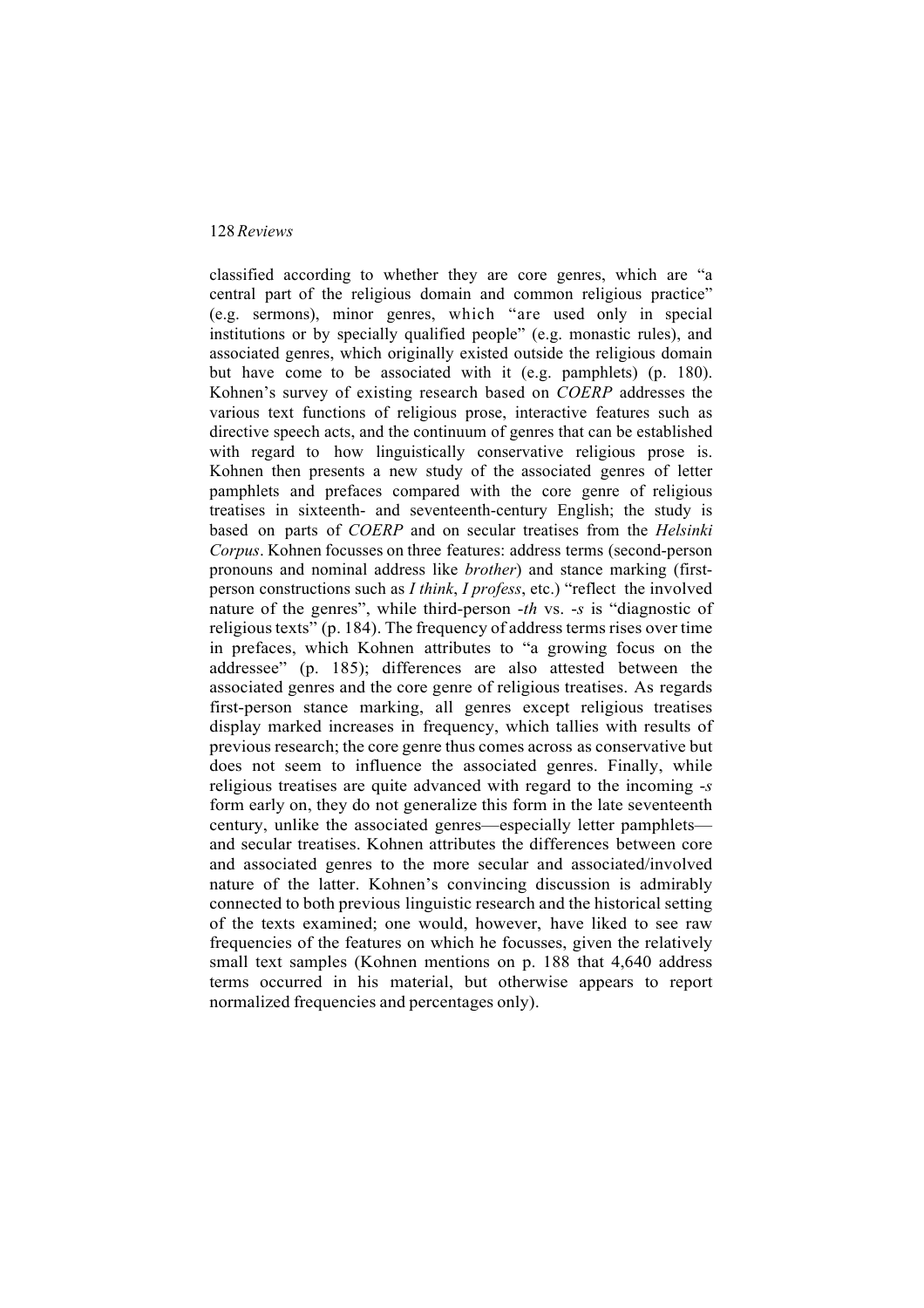The very valuable resource that is *COERP* also raises a question of general concern for diachronic corpus linguistics. As mentioned above, Kohnen makes the important point that religious discourse provides researchers with an opportunity to study material from the same domain across a large time span, which means that the material is highly comparable over time. But the other central desideratum in corpus compilation, viz. representativeness, also needsto be addressed. The question arises how representative religious discourse is of the total textual universe of which it is a part, and whether the representativeness of religious texts changes over time; Kohnen also addresses such issues in his discussion of the relationship between a core religious genre and the emerging standard.

The fourth and last part of the volume, "World Englishes", is introduced by Jeremy Smith, who notes that the contributions to this part focus on Late Modern English. Smith attributes the recent increase in scholarly attention paid to Late Modern English to developments in corpus linguistics that have facilitated analysis of large quantities of data and to "decentering" trends in colonial and postcolonial studies. Susan Fitzmaurice's "History, Social Meaning, and Identity in the Spoken English of Postcolonial White Zimbabweans" is the first contribution to the section. Fitzmaurice begins by discussing the different identities associated with the terms "Zimbabwean" and, in particular, "Rhodesian" from a historical perspective. She then turns to the issue of whether these identities can be differentiated phonetically. Starting out from a Zimbabwean informant's comments on differences between "Zimbo" and "Rhodie" accents with regard to the KIT, DRESS, TRAP, BATH, and NURSE vowels, Fitzmaurice is interested in how Zimbabweaninformantssee the speech of their peer group "as part of a recognizable register" and in "the extent to which they adapted their discourse and lexical register to accommodate their interviewer" (p. 211); however, the latter question is not explicitly addressed in this study. Her informant pool is made up of 19 Zimbabweans born between 1979 and 1986, who were interviewed about their background and asked to read a passage and a wordlist; most of the interviews were carried out by two informants originally interviewed by Fitzmaurice. Extracts from the interviews illustrate how the informants negotiate their identity as white Zimbabweans, many of whom are now living elsewhere. Fitzmaurice's account of this issue is fascinating and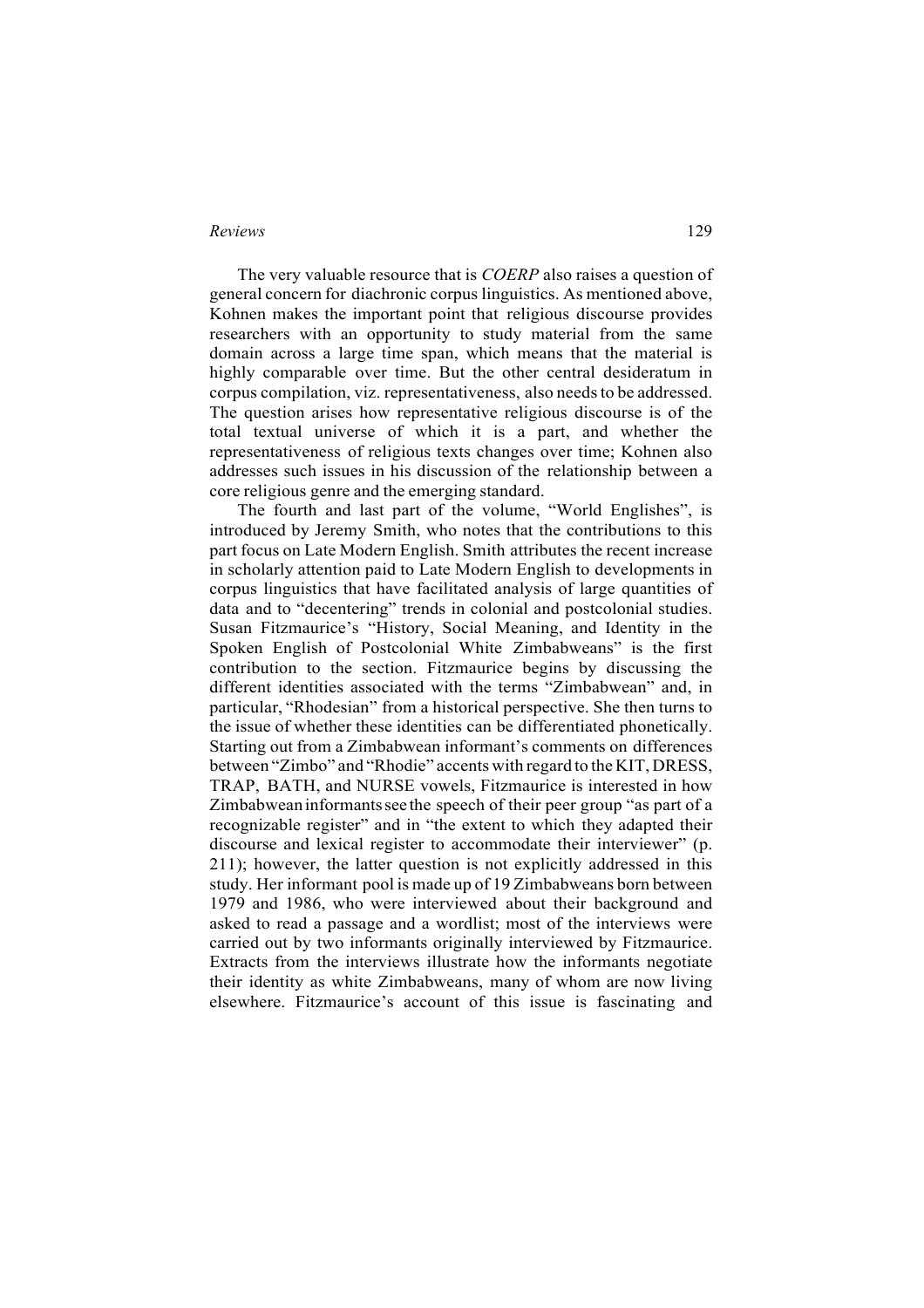illuminating, although it arguably fits the volume less well than the other contributions examined so far. PartsI–IV ofthe volume are said to deal "with various aspects of diachronic corpus linguistics" (p. 7); but Fitzmaurice's material is not explicitly diachronic, and while it may be stored electronically, there appears to be nothing in her methodology that requires a corpus-linguistic perspective. (This, however, does of course not detract from the value of her study as such.)

In "Singapore Weblogs: Between Speech and Writing", Andrea Sand argues for "a context-oriented approach" to the study of New Englishes (p. 224). Sand focusses on the variable of text type; the particular text type examined is "weblogs posted by Singaporean speakers of English", which was chosen since computer-mediated communication "may promote the use of non-standard varieties in writing" (p. 225). Sand outlines the linguistic landscape of Singapore, with special attention to the use of English and of Singlish, a "creoloid" or "semi-pidgin" that "shows signs of massive restructuring due to the influence of Malay and the various varieties of Chinese spoken in Singapore" (p. 227). Sand's data come from the Singapore component of the *International Corpus of English* (*ICE-SIN*) and from the *Corpus of Singapore Weblogs* (*CSW*). The three features analysed are discourse particles borrowed from languages other than English spoken in Singapore, zero constituents (copula, subject, or object), and *like* as a discourse marker, hedge, or quotative; the last feature is argued to be characteristic of informal English overall. While discourse particles (e.g. *lah* and *lor*) are attested in *CSW*, the spoken component of *ICE-SIN* contains larger numbers of types as well as tokens. As regards the analysis of zero constituents, the absence of overt subjects and objects that are recoverable from context is a feature of Malay and Chinese, while copula deletion is characteristic of several English-based creoles. A total of 40,000 words from *CSW* and from conversation in *ICE-SIN*  were analysed manually to retrieve such zero constituents. There were tokens in both corpora, but again, the frequency was higher in conversation. Zero subjects were the most frequent type, which Sand attributes to them often being easily recoverable. However, Sand measures these features in terms of their normalized frequency per 10,000 words: the overall frequency of subjects, copulas, and objects will thus influence her results. A better method would have been to calculate the percentage of subjects, copulas, and objects that lacked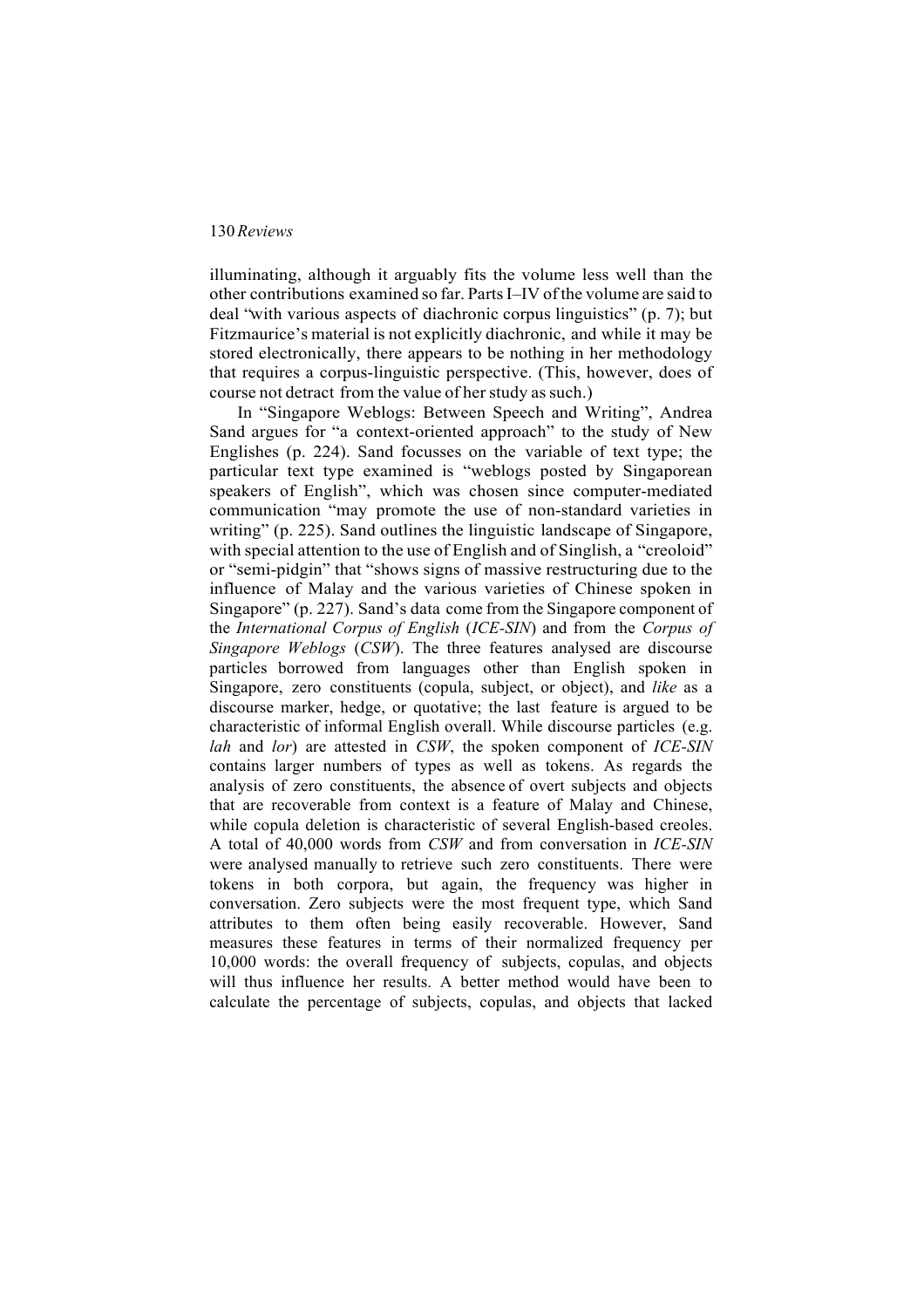surface realizations; Sand (p. 234) notes that such an analysis is forthcoming. As regards zero objects, it is also possible that Sand's examples might occasionally allow other explanations; for instance, in *It's about spirits and ghosts kind of thing You watch Ø uh*, the question arises whether *You watch* may be a relative clause postmodifying *kind of thing*, in which case Standard English would license a zero relative marker (it is possible that more context would disambiguate the example). As for *like*, finally, both the hedge/emphasis function and the quotative function are represented in conversation as well as weblogs, though they are more frequent in the former. Sand takes the consistent result that all features examined were (i) attested in both conversation and weblogs but (ii) less common in the latter text type to "support the claim that CMC could indeed be one of the factors promoting Singlish in written usage" (p. 236), which seems eminently reasonable.

The third contribution to Part IV is Raymond Hickey's "Mergers, Losses, and the Spread of English". Hickey focusses on mergers "either of vowels or of consonants which were distinguished in the varieties of English taken to overseas locations during the colonial period"  $(p. 237)$ ; however, the FOOT–STRUT split is also treated. His chapter aims at addressing the mergers, the phonological motivation behind them, and their role in the phonology of the varieties that have them. Hickey first treats non-conditioned mergers, which are "characterized by the fact that the two segments which become identical have not done so due to their phonotactic environment" (p. 238). The three mergers taken up are WHICH–WITCH, HORSE–HOARSE, and MEAT–MEET. Hickey demonstrates convincingly that the first merger is best seen as a shift from /hw/ to /w/ in WHICH. Asregards HORSE–HOARSE, which concerns /ɔː/ vs. /oː/ merging as /oː/, Hickey arguesthat the development may be internally motivated in that it is a counterpart of the MEAT–MEET merger among front vowels: varieties with the HORSE–HOARSE merger would "have a more symmetrical distribution of vowels across phonological space" (p. 241). The next section addresses mergers "before /r/ or its reflex in non-rhotic varieties" (p. 242) such as POUR– POOR and MERRY–MARRY–MARY.The pre-nasal PEN–PIN mergeris seenasbasedonauditoryfactors: "nasal raising of /e/ to /i/ … can be seen as a kind of assimilation maximizing the distance between the first and second formants in anticipation of the distance between the two with nasals" (p. 246). Pre-lateral mergers involving loss of length distinctions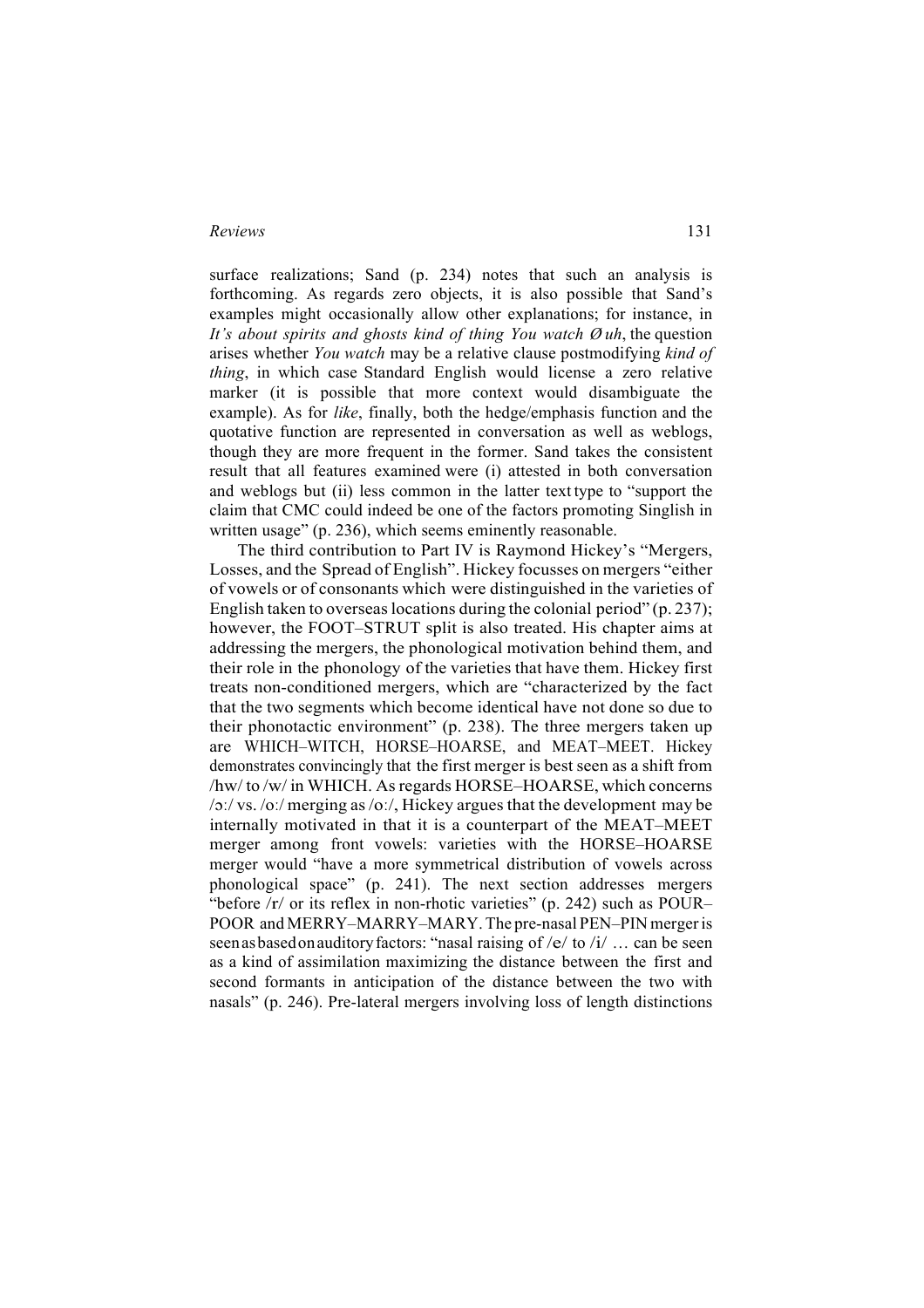such as FEEL–FILL are also addressed. Hickey explains the lack of a HORSE–HOARSE distinction in overseas varieties except some conservative American English ones in terms of when the areas were first settled: only North America would have been settled early enough for the distinction tohave applied to contemporary British varieties. The presence of the FOOT–STRUT split in every L1 variety of English outside the British Isles despite the rarity of lowering of  $\overline{y}$  to  $\overline{A}$  in languages generally is explained in terms of the salience of the absence of the split to speakers with the split, whose accent would have dominated colonial administration. Hickey's proposed reasons for the mergers all seem convincing.

The last contribution to Part IV—and the volume—is William A. Kretzschmar, Jr.'s "Complex Systems in the History of American English", which "discusses implications for the initial formation of American English and its varieties as the product of random interactions in a complex system between speakers of different input varieties of British English" (p. 251). Kretzschmar argues that, as the population of early English settlements in North America was quite varied in itslinguistic make-up and subject to continuous change owing to high mortality rates and continued emigration, a complex system of speech interactions resulted. Because English was the majority language of the settlers, who largely replaced the indigenous population, a variety of English became the everyday language of every colony. Since speech is a complex system, Kretzschmar argues, the variants of any linguistic feature would then be distributed "according to the nonlinear A-curve pattern simultaneously at every level of scale"; different sets of variants would be top-ranked in different localities, and "a particular set of variants emerged as top-ranked elements at the highest level of scale, American English" (p. 257). The complex system would also allow input from non-English sources. In addition, Kretzschmar relates his account to Edgar Schneider's "Dynamic Model" of the evolution of new varieties and discusses, among other things, the spread of patterns inland from the east coast during westward migration, the retention of particular linguistic features of settlement populations, continued change in twentiethcentury American English, and variation in present-day communities as predicted by complexity science. Kretzschmar's chapter is an